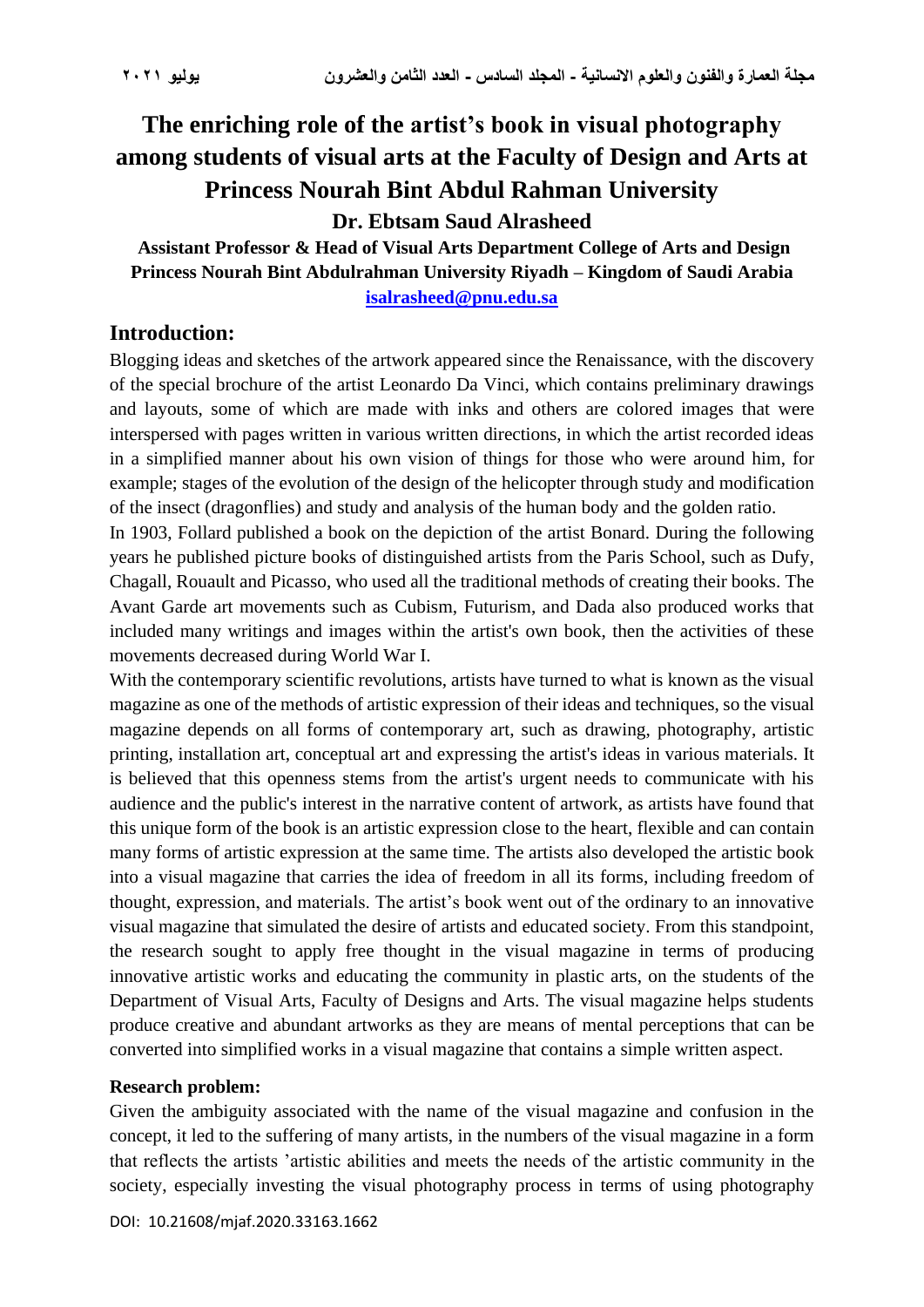methods to show the artist's personality and creative identity. The research dealt with the visual magazine and its effect on visual photography through a sample of students from the Department of Visual Arts at the Faculty of Design and Arts at Princess Nourah Bint Abdul Rahman University in Riyadh. The research problem lies in the following question:

What is the enriching role of the optical magazine in visual photography among students of visual arts at the Faculty of Design and Arts at Princess Nourah Bint Abdul Rahman University?

#### **Research hypotheses:**

What is an optical magazine?

- What is the effect of the visual magazine on visual photography among students of the Department of Visual Arts?

- What is the role of the visual magazine in spreading the culture of art among artists and society?

### **Top Scorer:**

There is a major goal that this study seeks to achieve, which is to show the enriching role of the visual magazine in visual photography among students of the Department of Visual Arts at the Faculty of Designs and Arts at Princess Noura University. There are several sub-objectives in it, as follows:

1. Disclosure of the meaning of the optical magazine.

2. Uncovering the various and varied solutions of the optical magazine in contemporary photography work, and discovering its aesthetics through the work of female students.

3. Enriching the field of visual photography through many ideas and techniques used in the visual magazine.

4. Exposing ways to spread the culture of the visual magazine in the artistic community and society.

### **Research importance:**

This study is gaining its importance from the importance of the class that addresses it, which are students of the fourth, fifth and sixth levels from the Department of Visual Arts. Where the development of a paper in any society is measured by the degree of educational and cultural development, and their active contribution to its construction. The study also provides support in the field of visual photography, by producing many artworks that the artist performs in complete freedom in the visual magazine. As well as reaching new entries in the plastic arts, and spreading the culture of the visual magazine in the artistic community in particular and the society.

### **The Research Methodology:**

The study adopted the descriptive analytical method, through the application of female students' visual magazine to enrich the visual art. The study community is represented by forty-eight students at the Department of Visual Arts at Princess Nora Bint Abdul Rahman University, in Riyadh. The questionnaire was used as the main tool for data collection.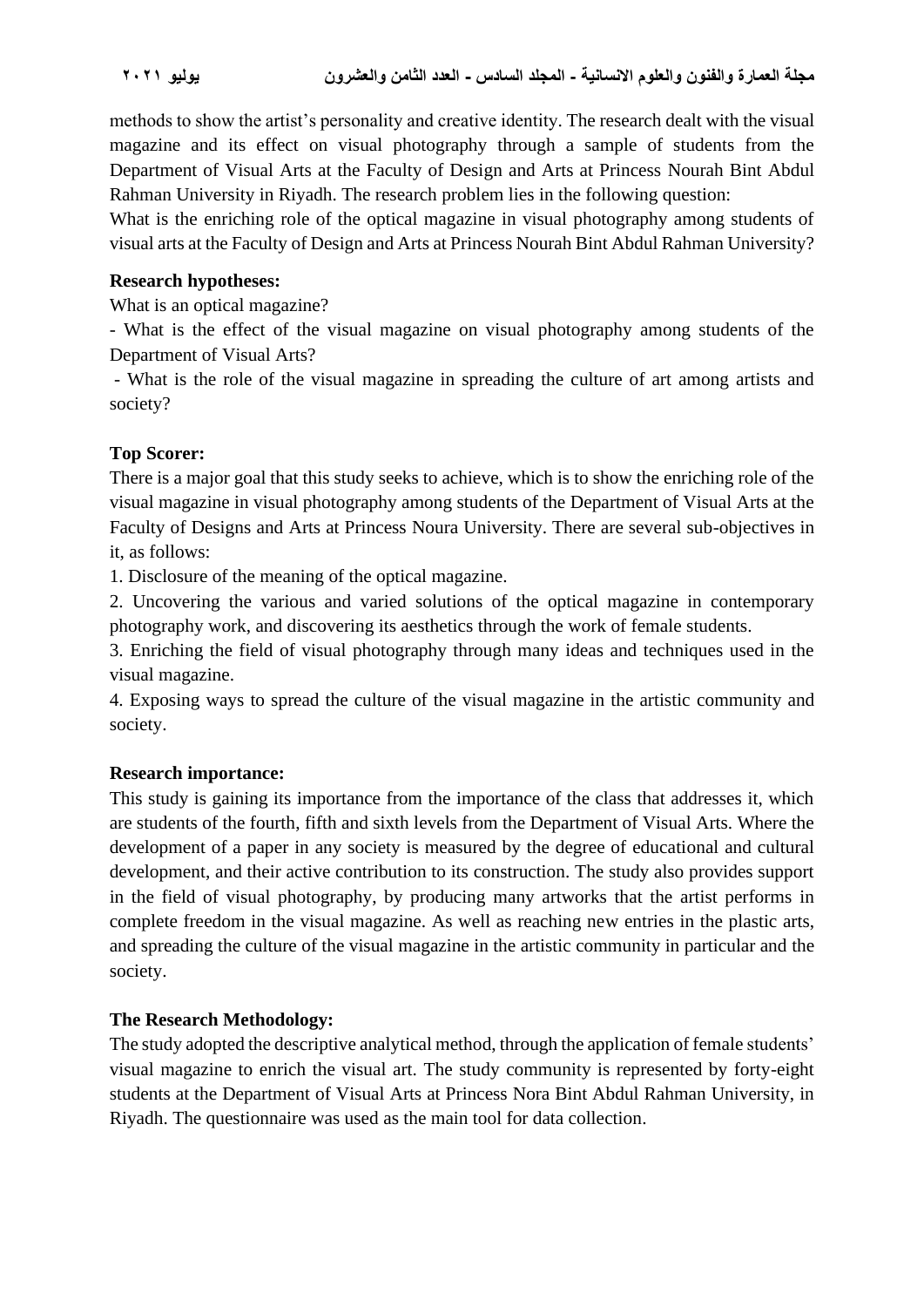#### **First: The study methodology:**

The current study follows the descriptive analytical approach in the theoretical framework, where the study includes the use of the descriptive analytical approach in dealing with the theoretical content of the meaning of the visual journal and the dissemination of its culture and its relationship to visual photography. Within that the research deals with explanation and analysis, selections from the works of plastic artists in the light of the visual magazine, and the study also used a sample of the work of 48 students from the fourth, fifth and sixth levels in the Department of Visual Arts2020 to know the impact of the visual magazine in developing the level of female students in plastic photography through what the magazine provides from freedom through the use of materials, tools, writing and others.

#### **Second: The study community and the study sample:**

A study of the effect of the visual magazine on plastic photography among the students of the fourth, fifth and sixth level, who are 48 female students, a visual painting course in the Department of Visual Arts at the Faculty of Design and Arts, Princess Nourah Bint Abdul Rahman University. This is to enrich the field of drawing and painting with new aesthetic and creative methods, through which the researcher makes a questionnaire to know the effect and to spread the artistic culture through the visual magazine.

#### **Research study tools:**

The researcher designed the questionnaire entitled "The enriching role of the visual magazine in visual photography among students of visual arts at the Faculty of Designs and Arts at Princess Nourah Bint Abdul Rahman University", as it is the most appropriate tool for obtaining information related to the production of graphic works of a contemporary nature by applying the optical magazine and publishing it as a culture among artists and learners.

(A) Design of the Questionnaire research tool:

The questionnaire was designed to determine how to reveal the rich role of the visual magazine in visual photography among students of visual arts at the Faculty of Design and Arts at Princess Nourah Bint Abdul Rahman University.

Accordingly, the questionnaire was designed according to three axes, as follows:

The first axis: the degree of familiarity with what is meant by the optical magazine.

The second axis: the impact of the optical magazine on visual photography of students of the Department of Visual Arts.

The third axis: the role of the visual magazine in spreading the culture of art among artists and society.

(B) Measuring the Validity of the Study Tool:

The validity of the study tool was measured by: content or apparent honesty. To verify the veracity of the content of the study tool, and to ensure that it serves the objectives of the study, it was presented to a group of arbitrators (faculty members) in the field of art education and visual arts. They were asked to study the tool by looking at and scrutinizing all the paragraphs in terms of: the adequacy of the paragraph to the content of the standard, its clarity, inclusiveness and diversity of its content, evaluation of the level of linguistic wording and clarity of paragraphs ... or any notes they deem appropriate in relation to the amendment, change or deletion as the arbitrator deems necessary.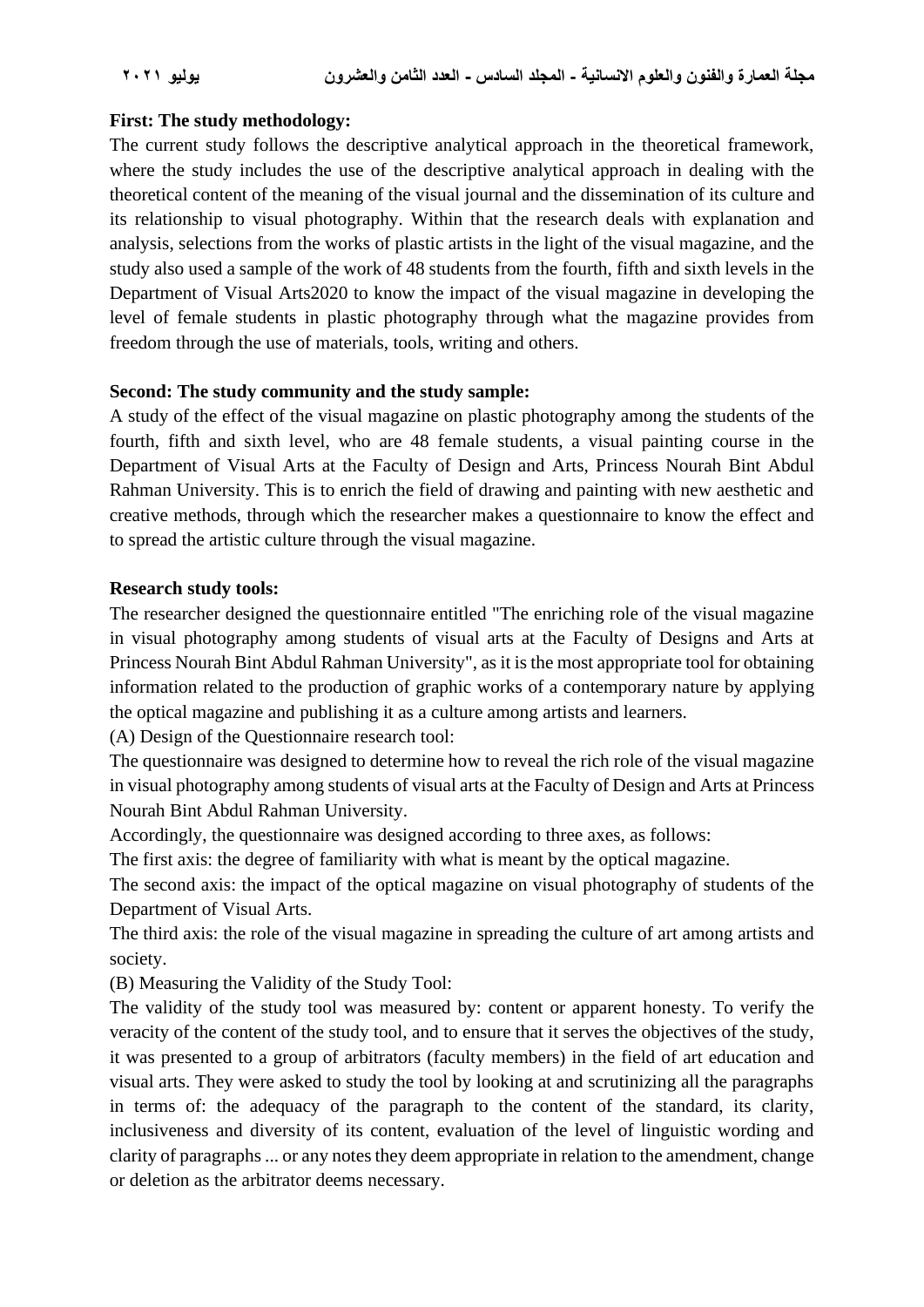The researcher examined the arbitrators' observations and proposals, and made adjustments in light of the recommendations given in order to make them more appropriate. The researcher considered taking the comments of the arbitrators, and making the amendments referred to as the apparent honesty and truthfulness of the content of the tool, and accordingly the researcher considered that the tool is valid to measure what was developed for it.

Third: The statistical analysis used in the research:

The Statistical Analysis Program (SPSS) version (21) was used and the data was entered and then the statistical analysis was conducted using several methods for the purpose of verifying the goals of the study and answering the main question of the study: "What is the enriching role of the visual magazine in visual photography among students of visual arts at the Faculty of Designs and Arts At Princess Nourah bint Abdulrahman University?

# **Statistical methods are:**

1. Descriptive statistics represented by arithmetic averages and standard deviations to describe each axis of the study phenomena.

2. Pearson correlation coefficient to find the relationship between each phrase and the axis to which it belongs, as well as to find the relationship between each axis and the phenomenon to which it belongs. As well as to find links between phenomena in them, according to each axis. 3. The Alpha Cronbach coefficient to find the stability coefficient of the study instrument.

4. The use of (Excel) program to make the required graphs.

The statistical study deals with correlation coefficients among degrees of axes of each concept. The total score resulting standard for this concept. The numerical statistics also showed that the correlation coefficients among the degrees of each axis and the total degree of the phenomenon to which it belongs ranged between (0.609) and (0.986), which are direct, large, statistically significant correlation coefficients and are acceptable for the purposes of the current study in revealing the enrichment role of the visual magazine on visual imaging.

The numerical statistics showed that the table of calculating the weighted arithmetic averages for each of the phrases of each axis constitutes each concept separately, and then compare it with the range in the above table and the corresponding answer is given to the extent to which the mean term falls, in order to determine the respondents' attitudes towards the specific phrase.

# **Results:**

1. The study revealed that the visual magazine has an impact in developing the style of female students in the field of plastic photography through the available visual magazine in the freedom to use the materials and tools to express ideas.

2. The visual magazine influenced its five functions of substitution, narration, cosmetology, commitment and persuasion, personal expression, visual photography for students of the 3. Modern technologies have helped open new horizons of creativity towards the recipient's interaction with society and the artist community.

4. The visual magazine contributes to the production of abundant graphic artworks in terms of style, materials, and tools, and writing, collage, and other techniques can be used.

5. The use of the visual magazine allows for the integration of general arts and creative education strategies to carry out activities of the visual arts.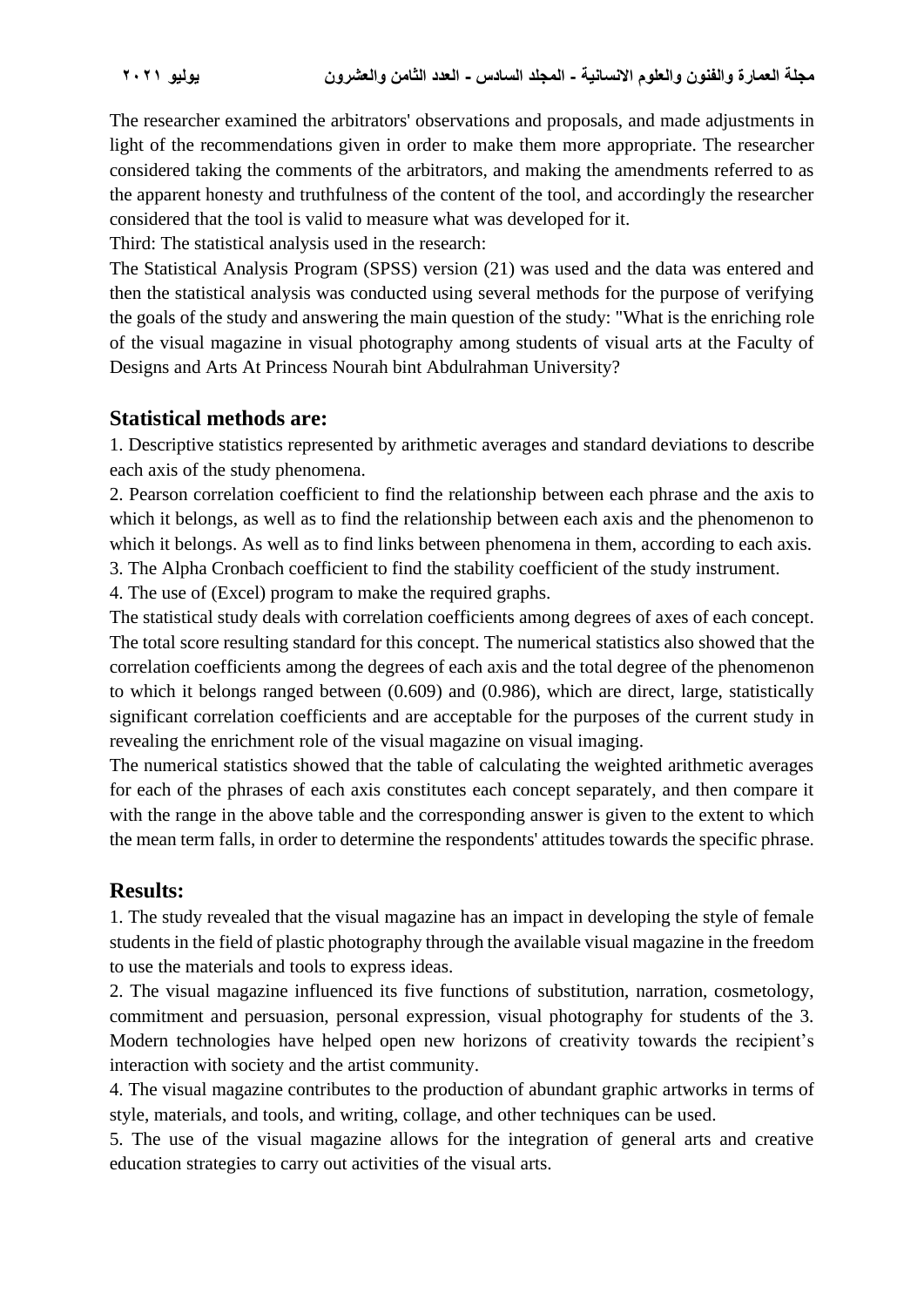6. By looking at a number of magazines of artists in this research, it was found that some of them take the form of a book, others do not take the form of a book, but rather as the magazine, like sculptures that were made of different materials while taking the form of a sequence, and that makes it a visual magazine.

7. The importance of visual photography and the use of different artistic techniques as a rich and rich medium for creativity in the visual magazine of the artist become clear.

8. It turned out that there are different types of optical magazine in terms of folds, such as tunnel fold, accordion fold, 2D-3D, etc., and that materials have a role in producing the optical magazine such as wood, textiles, papers, etc.

9. The visual magazine, with its three concepts of visual reference, the spread of culture through art, and the aesthetic of visual culture, contributes to raising the competence of female students and increases their knowledge of the arts in general and plastic photography in particular.

10. It turned out that the optical magazine has no specific size or shape, but rather depends on the artist's style and creativity.

# **Recommendations:**

1. It was necessary to encourage female students to express themselves using modern techniques in visual photography.

2. Teachers face a challenge to use visual arts or integrate the arts. The Department of Visual Arts should ensure that programs related to the integration of visual art and the use of visual arts in the teaching of humanities continue with an appreciation of the arts.

3. That future researchers conduct experimental investigations on the impact of visual arts or artistic assimilation on the academic performance of students.

# **References :**

1- Avgerinou, M. and Ericson, J." A review of the concept of Visual Literacy". British Journal of Educational Technology. (1997) 28(4), 280–291.

2- Betts, J. D. Multimedia arts learning in an activity system: New literacies for at risk Children. International Journal of Education & the Arts, (2006).7(7). Retrieved from http://ijea.asu.edu/v7n7.

3- Chung, S.K. Media/Visual Literacy Art Education: Cigarette Ad Deconstruction. Art Education (2005). 58(3), 19-24.

4- Carter, E. P. Bookbinding: A How to Guide, December 24, 2017.

5- Eisner, E. W. The Role of the Arts in Cognition and Curriculum. Journal of Art &Design Education, (1986). 5(1-2), 57-67.

6- Grandin, T. The world needs all kinds of minds. Themes: How we learn. TED Conferences, Filmed Feb. 2010; Posted Feb. (2010), Retrieved from: http://www.ted.com/talks/lang/eng/temple\_grandin\_the\_world\_needs\_all\_kinds\_of\_minds.ht m

7- Galvez, R. Effectiveness of Animated Visuals for the Teaching of Chemical Bonding in Junior High School Chemistry (2018). Retrieved from [http://www.ijern.com/journal/2018/January 2018/11.pdf](http://www.ijern.com/journal/2018/January%202018/11.pdf)